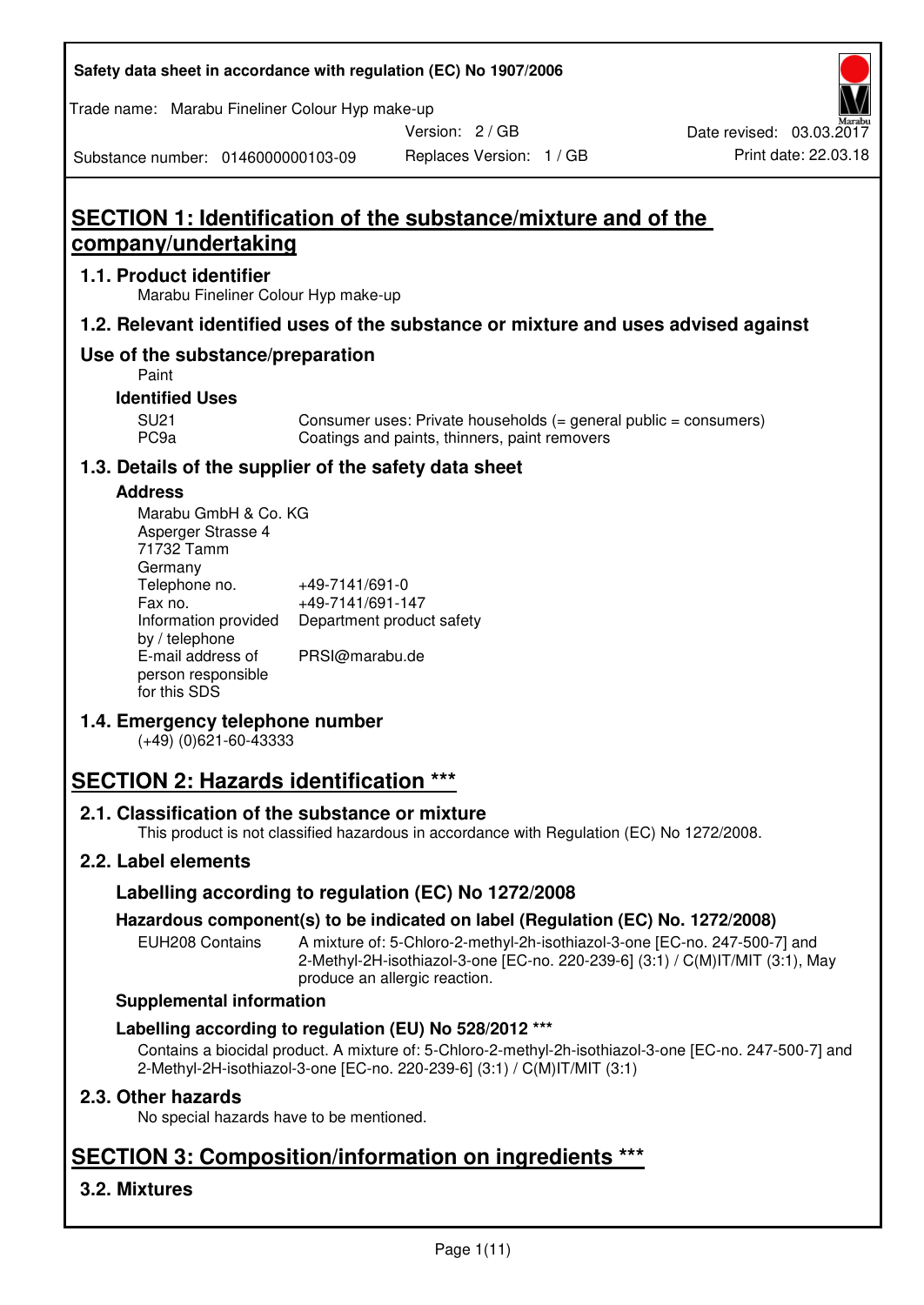| Safety data sheet in accordance with regulation (EC) No 1907/2006                                                                                                 |                                                                                                                       |                      |                                                      |                                              |      |                          |
|-------------------------------------------------------------------------------------------------------------------------------------------------------------------|-----------------------------------------------------------------------------------------------------------------------|----------------------|------------------------------------------------------|----------------------------------------------|------|--------------------------|
| Trade name: Marabu Fineliner Colour Hyp make-up                                                                                                                   |                                                                                                                       | Version: 2 / GB      |                                                      |                                              |      | Date revised: 03.03.2017 |
| Substance number: 0146000000103-09                                                                                                                                |                                                                                                                       |                      |                                                      | Replaces Version: 1 / GB                     |      | Print date: 22.03.18     |
| <b>Chemical characterization</b><br>Paint based on water                                                                                                          |                                                                                                                       |                      |                                                      |                                              |      |                          |
| <b>Hazardous ingredients</b>                                                                                                                                      |                                                                                                                       |                      |                                                      |                                              |      |                          |
| <b>Ethanediol</b><br>CAS No.<br>EINECS no.<br>Registration no.<br>Concentration                                                                                   | $107 - 21 - 1$<br>203-473-3<br>01-2119456816-28<br>$>=$                                                               | $\overline{1}$       | $\lt$                                                | 10                                           | $\%$ |                          |
| Classification (Regulation (EC) No. 1272/2008)                                                                                                                    | Acute Tox, 4<br>STOT RE <sub>2</sub>                                                                                  |                      | H302<br>H373                                         |                                              |      |                          |
| <b>Bronopol (INN)</b><br>CAS No.<br>EINECS no.<br>Concentration                                                                                                   | $52 - 51 - 7$<br>200-143-0<br>$>=$                                                                                    | 0,01                 | $\overline{\phantom{0}}$                             | 0,1                                          | $\%$ |                          |
| Classification (Regulation (EC) No. 1272/2008)                                                                                                                    | Eye Dam. 1<br>Skin Irrit. 2<br>STOT SE3<br>Acute Tox. 4<br>Acute Tox. 4<br>Aquatic Acute 1<br>Aquatic Chronic 1       |                      | H318<br>H315<br>H335<br>H302<br>H312<br>H400<br>H410 |                                              |      |                          |
| Concentration limits (Regulation (EC) No. 1272/2008)                                                                                                              | Aquatic Acute 1<br>Aquatic Chronic                                                                                    | H400<br>H410         | $M = 10$<br>$M = 1$                                  |                                              |      |                          |
| A mixture of: 5-Chloro-2-methyl-2h-isothiazol-3-one [EC-no. 247-500-7] and<br>2-Methyl-2H-isothiazol-3-one [EC-no. 220-239-6] (3:1) / C(M)IT/MIT (3:1)<br>CAS No. | 55965-84-9                                                                                                            |                      |                                                      |                                              |      |                          |
| Concentration                                                                                                                                                     |                                                                                                                       |                      | $\,<\,$                                              | 0,0015                                       | $\%$ |                          |
| Classification (Regulation (EC) No. 1272/2008)                                                                                                                    | Acute Tox. 3<br>Aquatic Chronic 1<br>Aquatic Acute 1<br>Skin Sens. 1<br>Skin Corr. 1B<br>Acute Tox. 3<br>Acute Tox. 3 |                      | H331<br>H410<br>H400<br>H317<br>H314<br>H311<br>H301 |                                              |      |                          |
| Concentration limits (Regulation (EC) No. 1272/2008)                                                                                                              | Skin Corr. 1B<br>Eye Irrit. 2<br>Skin Irrit. 2                                                                        | H314<br>H319<br>H315 | $>= 0,6$                                             | $\epsilon = 0.06 < 0.6$<br>$\leq 0.06 < 0.6$ |      |                          |
| <b>Further ingredients ***</b>                                                                                                                                    | Skin Sens. 1                                                                                                          | H317                 |                                                      | $>= 0,0015$                                  |      |                          |
| Glycerol                                                                                                                                                          |                                                                                                                       |                      |                                                      |                                              |      |                          |
| CAS No.<br>EINECS no.<br>Concentration                                                                                                                            | $56 - 81 - 5$<br>200-289-5<br>$>=$                                                                                    | 10                   | $\lt$                                                | 25                                           | $\%$ | $[3]$                    |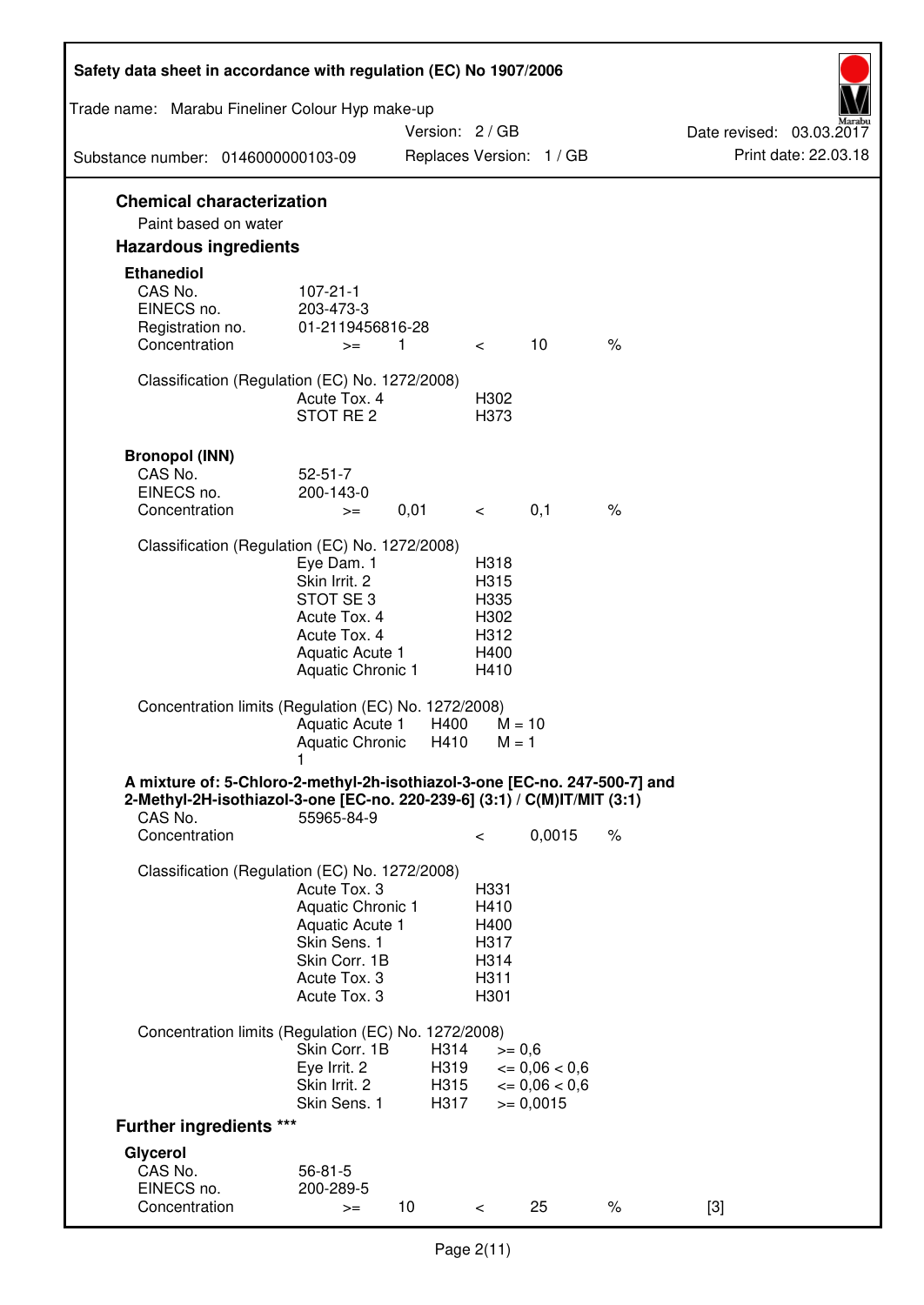|         |                              |                                                                    | Safety data sheet in accordance with regulation (EC) No 1907/2006                                                                                                   |                          |
|---------|------------------------------|--------------------------------------------------------------------|---------------------------------------------------------------------------------------------------------------------------------------------------------------------|--------------------------|
|         |                              | Trade name: Marabu Fineliner Colour Hyp make-up                    | Version: 2 / GB                                                                                                                                                     | Date revised: 03.03.2017 |
|         |                              | Substance number: 0146000000103-09                                 | Replaces Version: 1 / GB                                                                                                                                            | Print date: 22.03.18     |
|         |                              |                                                                    |                                                                                                                                                                     |                          |
|         |                              |                                                                    |                                                                                                                                                                     |                          |
|         |                              |                                                                    |                                                                                                                                                                     |                          |
| $\star$ |                              | [3] Substance with occupational exposure limits                    |                                                                                                                                                                     |                          |
|         |                              |                                                                    |                                                                                                                                                                     |                          |
|         |                              | <b>SECTION 4: First aid measures</b>                               |                                                                                                                                                                     |                          |
|         |                              | 4.1. Description of first aid measures                             |                                                                                                                                                                     |                          |
|         | After skin contact           |                                                                    | Wash with plenty of water and soap. Do NOT use solvents or thinners.                                                                                                |                          |
|         | After eye contact            |                                                                    |                                                                                                                                                                     |                          |
|         |                              |                                                                    | Separate eyelids, wash the eyes thoroughly with water (15 min.). In case of irritation consult an oculist.                                                          |                          |
|         | <b>After ingestion</b>       |                                                                    | Rinse mouth thoroughly with water. If larger amounts are swallowed or in the event of symptoms take                                                                 |                          |
|         | medical treatment.           |                                                                    |                                                                                                                                                                     |                          |
|         |                              | Until now no symptoms known so far.                                | 4.2. Most important symptoms and effects, both acute and delayed                                                                                                    |                          |
|         |                              |                                                                    | 4.3. Indication of any immediate medical attention and special treatment needed                                                                                     |                          |
|         |                              | Hints for the physician / treatment                                |                                                                                                                                                                     |                          |
|         | Treat symptomatically        |                                                                    |                                                                                                                                                                     |                          |
|         |                              | <b>SECTION 5: Firefighting measures</b>                            |                                                                                                                                                                     |                          |
|         | 5.1. Extinguishing media     |                                                                    |                                                                                                                                                                     |                          |
|         |                              | Suitable extinguishing media                                       |                                                                                                                                                                     |                          |
|         |                              | Carbon dioxide, Foam, Sand, Water                                  |                                                                                                                                                                     |                          |
|         | black smoke                  |                                                                    | 5.2. Special hazards arising from the substance or mixture<br>In the event of fire the following can be released: Carbon monoxide (CO); Carbon dioxide (CO2); dense |                          |
|         | 5.3. Advice for firefighters |                                                                    |                                                                                                                                                                     |                          |
|         | <b>Other information</b>     |                                                                    |                                                                                                                                                                     |                          |
|         |                              |                                                                    | Collect contaminated fire-fighting water separately, must not be discharged into the drains.                                                                        |                          |
|         |                              | <b>SECTION 6: Accidental release measures</b>                      |                                                                                                                                                                     |                          |
|         |                              | No particular measures required.                                   | 6.1. Personal precautions, protective equipment and emergency procedures                                                                                            |                          |
|         |                              | 6.2. Environmental precautions<br>No particular measures required. |                                                                                                                                                                     |                          |
|         |                              |                                                                    | 6.3. Methods and material for containment and cleaning up                                                                                                           |                          |

Clean preferably with a detergent - avoid use of solvents.

#### **6.4. Reference to other sections**

Information regarding Safe handling, see Section 7. Information regarding personal protective measures, see Section 8. Information regarding waste disposal, see Section 13.

# **SECTION 7: Handling and storage**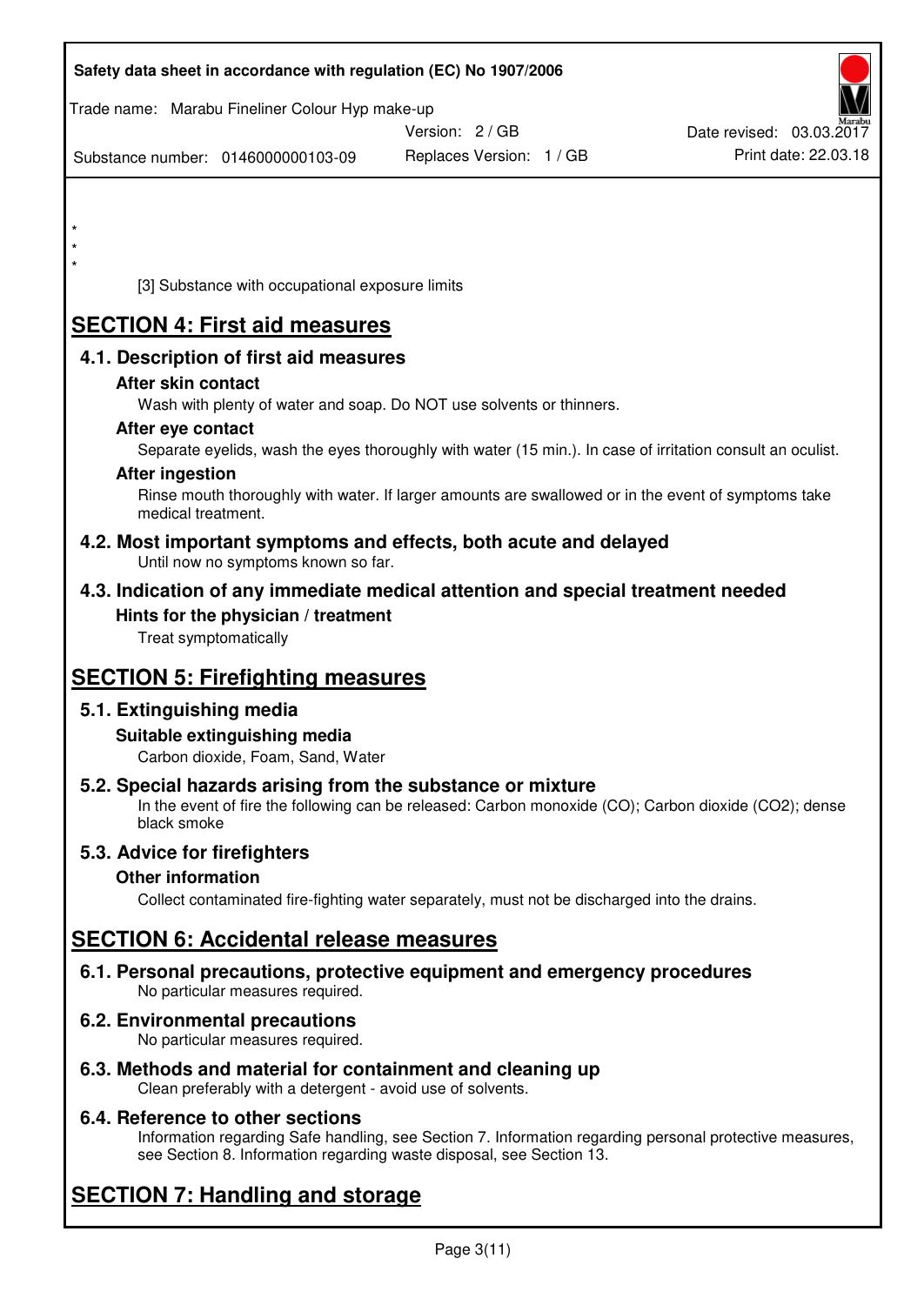| Safety data sheet in accordance with regulation (EC) No 1907/2006                                                                                                    |                                                                                                                                                                                          |                                                  |
|----------------------------------------------------------------------------------------------------------------------------------------------------------------------|------------------------------------------------------------------------------------------------------------------------------------------------------------------------------------------|--------------------------------------------------|
| Trade name: Marabu Fineliner Colour Hyp make-up                                                                                                                      |                                                                                                                                                                                          |                                                  |
|                                                                                                                                                                      | Version: 2 / GB                                                                                                                                                                          | Date revised: 03.03.2017<br>Print date: 22.03.18 |
| Substance number: 0146000000103-09                                                                                                                                   | Replaces Version: 1 / GB                                                                                                                                                                 |                                                  |
| 7.1. Precautions for safe handling<br><b>Advice on safe handling</b><br>Advice on protection against fire and explosion<br>No special measures required.             | Avoid skin and eye contact. Smoking, eating and drinking shall be prohibited in application area.<br>Classification of fires / temperature class / Ignition group / Dust explosion class |                                                  |
| Temperature class                                                                                                                                                    | T <sub>2</sub>                                                                                                                                                                           |                                                  |
| Requirements for storage rooms and vessels<br>Store in frostfree conditions.<br>Storage class according to TRGS 510<br>Storage class according to<br><b>TRGS 510</b> | 7.2. Conditions for safe storage, including any incompatibilities<br>12<br>Non-combustible liquids                                                                                       |                                                  |
| 7.3. Specific end use(s)<br>Paint                                                                                                                                    |                                                                                                                                                                                          |                                                  |
| <b>SECTION 8: Exposure controls/personal protection</b>                                                                                                              |                                                                                                                                                                                          |                                                  |
| 8.1. Control parameters                                                                                                                                              |                                                                                                                                                                                          |                                                  |
| <b>Exposure limit values</b>                                                                                                                                         |                                                                                                                                                                                          |                                                  |
| <b>Ethanediol</b>                                                                                                                                                    |                                                                                                                                                                                          |                                                  |
| List<br><b>Type</b>                                                                                                                                                  | <b>EH40</b><br><b>WEL</b>                                                                                                                                                                |                                                  |
| Value<br>Skin resorption / sensibilisation: Sk;                                                                                                                      | 10<br>mg/m <sup>3</sup><br><b>Status: 2011</b>                                                                                                                                           |                                                  |
| Glycerol<br>List                                                                                                                                                     |                                                                                                                                                                                          |                                                  |
| Type                                                                                                                                                                 | EH40<br><b>WEL</b>                                                                                                                                                                       |                                                  |
| Value<br><b>Status: 2011</b>                                                                                                                                         | 10<br>mg/m <sup>3</sup>                                                                                                                                                                  |                                                  |
| <b>Other information</b>                                                                                                                                             |                                                                                                                                                                                          |                                                  |
| There are not known any further control parameters.                                                                                                                  |                                                                                                                                                                                          |                                                  |
| <b>Derived No/Minimal Effect Levels (DNEL/DMEL)</b>                                                                                                                  |                                                                                                                                                                                          |                                                  |
| <b>Ethanediol</b><br>Type of value<br>Reference group<br>Duration of exposure<br>Route of exposure<br>Mode of action                                                 | Derived No Effect Level (DNEL)<br>Worker<br>Long term<br>inhalative<br>Local effects                                                                                                     |                                                  |
| Concentration                                                                                                                                                        | 35                                                                                                                                                                                       | mg/m <sup>3</sup>                                |
| Type of value<br>Reference group<br>Duration of exposure<br>Route of exposure<br>Mode of action                                                                      | Derived No Effect Level (DNEL)<br>Worker<br>Long term<br>dermal<br>Systemic effects                                                                                                      |                                                  |
| Concentration                                                                                                                                                        | 106                                                                                                                                                                                      | mg/kg                                            |
| Type of value<br>Reference group                                                                                                                                     | Derived No Effect Level (DNEL)<br>Consumer                                                                                                                                               |                                                  |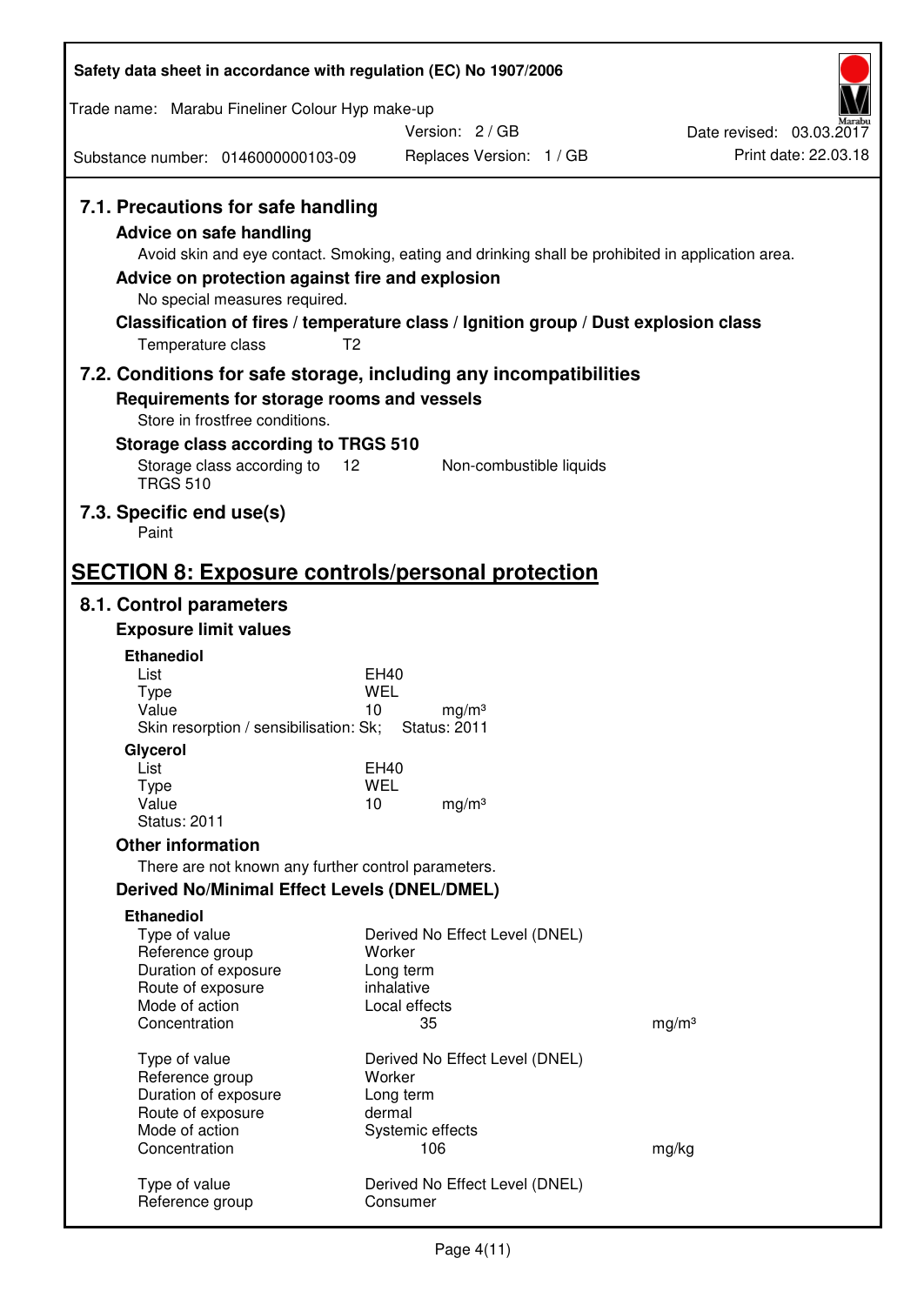| Safety data sheet in accordance with regulation (EC) No 1907/2006 |                                                                                                       |                          |  |  |
|-------------------------------------------------------------------|-------------------------------------------------------------------------------------------------------|--------------------------|--|--|
| Trade name: Marabu Fineliner Colour Hyp make-up                   | Version: 2 / GB                                                                                       | Date revised: 03.03.2017 |  |  |
| Substance number: 0146000000103-09                                | Replaces Version: 1 / GB                                                                              | Print date: 22.03.18     |  |  |
| Duration of exposure<br>Route of exposure                         | Long term<br>inhalative                                                                               |                          |  |  |
| Mode of action                                                    | Local effects                                                                                         |                          |  |  |
| Concentration                                                     | 7                                                                                                     | mg/m <sup>3</sup>        |  |  |
| Type of value                                                     | Derived No Effect Level (DNEL)                                                                        |                          |  |  |
| Reference group                                                   | Consumer                                                                                              |                          |  |  |
| Duration of exposure                                              | Long term                                                                                             |                          |  |  |
| Route of exposure                                                 | dermal                                                                                                |                          |  |  |
| Mode of action<br>Concentration                                   | Systemic effects<br>53                                                                                |                          |  |  |
|                                                                   |                                                                                                       | mg/kg                    |  |  |
| <b>Predicted No Effect Concentration (PNEC)</b>                   |                                                                                                       |                          |  |  |
| <b>Ethanediol</b>                                                 |                                                                                                       |                          |  |  |
| Type of value                                                     | <b>PNEC</b>                                                                                           |                          |  |  |
| <b>Type</b><br>Concentration                                      | Freshwater<br>10                                                                                      | mg/l                     |  |  |
|                                                                   |                                                                                                       |                          |  |  |
| Type of value                                                     | <b>PNEC</b>                                                                                           |                          |  |  |
| <b>Type</b>                                                       | Saltwater                                                                                             |                          |  |  |
| Concentration                                                     | 1                                                                                                     | mg/l                     |  |  |
| Type of value                                                     | <b>PNEC</b>                                                                                           |                          |  |  |
| <b>Type</b>                                                       | Water (intermittent release)                                                                          |                          |  |  |
| Concentration                                                     | 10                                                                                                    | mg/l                     |  |  |
| Type of value                                                     | <b>PNEC</b>                                                                                           |                          |  |  |
| <b>Type</b>                                                       | Sewage treatment plant (STP)                                                                          |                          |  |  |
| Concentration                                                     | 199,5                                                                                                 | mg/l                     |  |  |
|                                                                   |                                                                                                       |                          |  |  |
| Type of value<br>Type                                             | <b>PNEC</b><br>Freshwater sediment                                                                    |                          |  |  |
| Concentration                                                     | 37                                                                                                    | mg/kg                    |  |  |
|                                                                   |                                                                                                       |                          |  |  |
| Type of value                                                     | <b>PNEC</b>                                                                                           |                          |  |  |
| Type<br>Concentration                                             | Marine sediment<br>3,7                                                                                | mg/kg                    |  |  |
|                                                                   |                                                                                                       |                          |  |  |
| Type of value                                                     | <b>PNEC</b>                                                                                           |                          |  |  |
| <b>Type</b>                                                       | Soil                                                                                                  |                          |  |  |
| Concentration                                                     | 1,53                                                                                                  | mg/kg                    |  |  |
| 8.2. Exposure controls                                            |                                                                                                       |                          |  |  |
| <b>Exposure controls</b>                                          |                                                                                                       |                          |  |  |
| Provide adequate ventilation.                                     |                                                                                                       |                          |  |  |
| <b>Respiratory protection</b>                                     |                                                                                                       |                          |  |  |
| Not necessary.                                                    |                                                                                                       |                          |  |  |
| <b>Hand protection</b>                                            |                                                                                                       |                          |  |  |
| Not necessary.                                                    |                                                                                                       |                          |  |  |
| In case of intensive contact wear protective gloves.              | There is no one glove material or combination of materials that will give unlimited resistance to any |                          |  |  |
| individual or combination of chemicals.                           |                                                                                                       |                          |  |  |
|                                                                   | For prolonged or repeated handling nitrile rubber gloves with textile undergloves are required.       |                          |  |  |
| Material thickness<br>$\, > \,$                                   | 0,5<br>mm                                                                                             |                          |  |  |
| Breakthrough time<br>$\,<\,$                                      | 30<br>min                                                                                             |                          |  |  |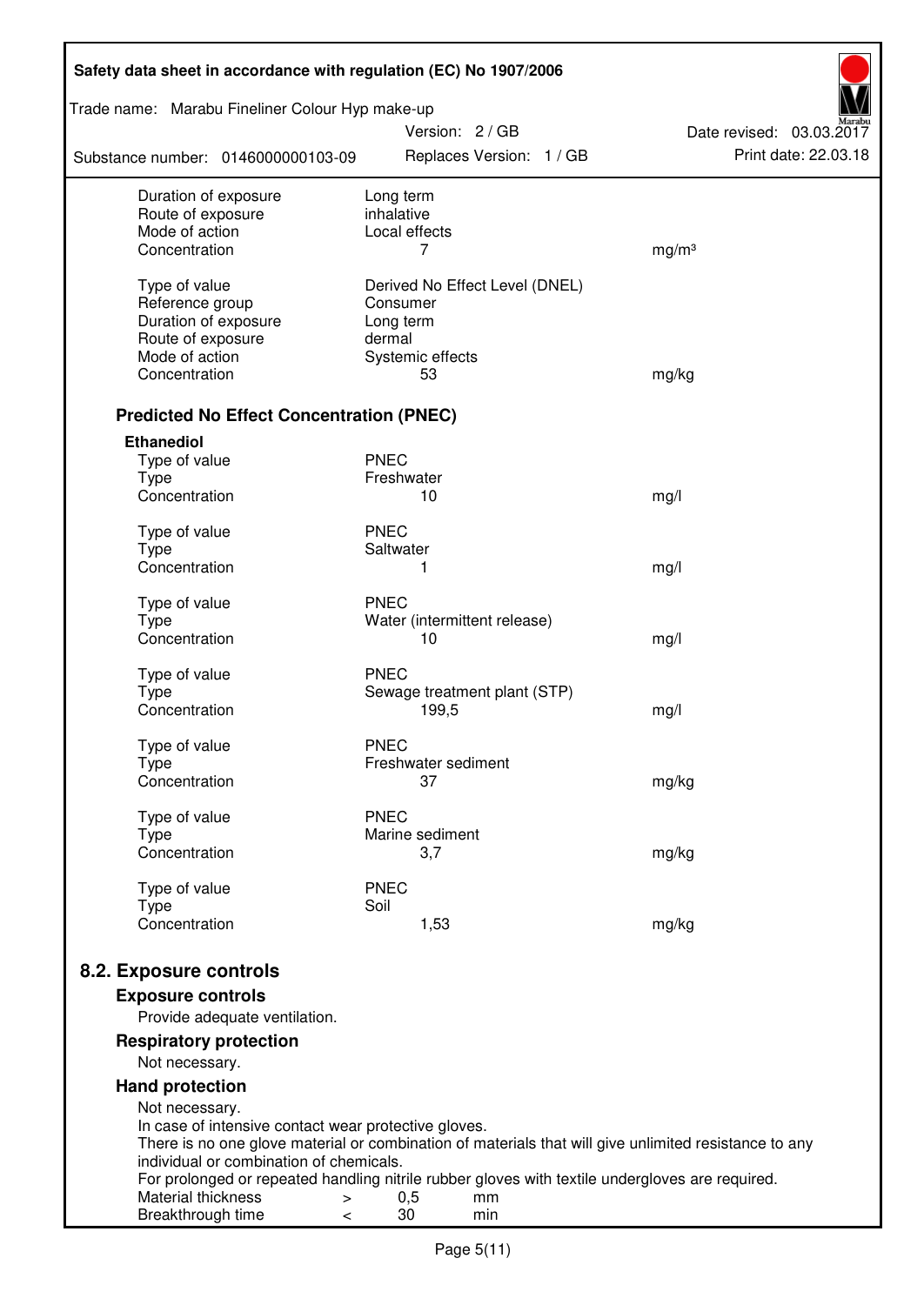| Safety data sheet in accordance with regulation (EC) No 1907/2006                                                                                                                                                                                                                                                                                            |                                                      |                          |                                                                                                                                                                                                                                                                                                                    |
|--------------------------------------------------------------------------------------------------------------------------------------------------------------------------------------------------------------------------------------------------------------------------------------------------------------------------------------------------------------|------------------------------------------------------|--------------------------|--------------------------------------------------------------------------------------------------------------------------------------------------------------------------------------------------------------------------------------------------------------------------------------------------------------------|
| Trade name: Marabu Fineliner Colour Hyp make-up                                                                                                                                                                                                                                                                                                              |                                                      |                          |                                                                                                                                                                                                                                                                                                                    |
|                                                                                                                                                                                                                                                                                                                                                              | Version: 2 / GB                                      |                          | Date revised: 03.03.2017                                                                                                                                                                                                                                                                                           |
| Substance number: 0146000000103-09                                                                                                                                                                                                                                                                                                                           |                                                      | Replaces Version: 1 / GB | Print date: 22.03.18                                                                                                                                                                                                                                                                                               |
| The breakthrough time must be greater than the end use time of the product.<br>replacement must be followed.<br>Gloves should be replaced regularly and if there is any sign of damage to the glove material.<br>Always ensure that gloves are free from defects and that they are stored and used correctly.<br>maintenance.<br>once exposure has occurred. |                                                      |                          | The instructions and information provided by the glove manufacturer on use, storage, maintenance and<br>The performance or effectiveness of the glove may be reduced by physical/ chemical damage and poor<br>Barrier creams may help to protect the exposed areas of the skin, they should however not be applied |
| Eye protection<br>Not necessary.                                                                                                                                                                                                                                                                                                                             |                                                      |                          |                                                                                                                                                                                                                                                                                                                    |
| <b>Body protection</b><br>Not applicable.<br><b>SECTION 9: Physical and chemical properties</b>                                                                                                                                                                                                                                                              |                                                      |                          |                                                                                                                                                                                                                                                                                                                    |
| 9.1. Information on basic physical and chemical properties                                                                                                                                                                                                                                                                                                   |                                                      |                          |                                                                                                                                                                                                                                                                                                                    |
| <b>Form</b>                                                                                                                                                                                                                                                                                                                                                  | liquid                                               |                          |                                                                                                                                                                                                                                                                                                                    |
| <b>Colour</b>                                                                                                                                                                                                                                                                                                                                                | coloured                                             |                          |                                                                                                                                                                                                                                                                                                                    |
| <b>Odour</b>                                                                                                                                                                                                                                                                                                                                                 | odourless                                            |                          |                                                                                                                                                                                                                                                                                                                    |
| <b>Odour threshold</b>                                                                                                                                                                                                                                                                                                                                       |                                                      |                          |                                                                                                                                                                                                                                                                                                                    |
| Remarks                                                                                                                                                                                                                                                                                                                                                      | No data available                                    |                          |                                                                                                                                                                                                                                                                                                                    |
| <b>Melting point</b>                                                                                                                                                                                                                                                                                                                                         |                                                      |                          |                                                                                                                                                                                                                                                                                                                    |
| Remarks                                                                                                                                                                                                                                                                                                                                                      | not determined                                       |                          |                                                                                                                                                                                                                                                                                                                    |
| <b>Freezing point</b>                                                                                                                                                                                                                                                                                                                                        |                                                      |                          |                                                                                                                                                                                                                                                                                                                    |
| Remarks                                                                                                                                                                                                                                                                                                                                                      | not determined                                       |                          |                                                                                                                                                                                                                                                                                                                    |
| Initial boiling point and boiling range                                                                                                                                                                                                                                                                                                                      |                                                      |                          |                                                                                                                                                                                                                                                                                                                    |
| Value                                                                                                                                                                                                                                                                                                                                                        | appr.<br>100                                         |                          | °C                                                                                                                                                                                                                                                                                                                 |
| Pressure<br>Source                                                                                                                                                                                                                                                                                                                                           | 1.013<br>Literature value                            | hPa                      |                                                                                                                                                                                                                                                                                                                    |
| <b>Flash point</b>                                                                                                                                                                                                                                                                                                                                           |                                                      |                          |                                                                                                                                                                                                                                                                                                                    |
| Remarks                                                                                                                                                                                                                                                                                                                                                      | Not applicable                                       |                          |                                                                                                                                                                                                                                                                                                                    |
| Evaporation rate (ether $= 1$ ) :                                                                                                                                                                                                                                                                                                                            |                                                      |                          |                                                                                                                                                                                                                                                                                                                    |
| Remarks                                                                                                                                                                                                                                                                                                                                                      | not determined                                       |                          |                                                                                                                                                                                                                                                                                                                    |
| Flammability (solid, gas)<br>Not applicable                                                                                                                                                                                                                                                                                                                  |                                                      |                          |                                                                                                                                                                                                                                                                                                                    |
| Upper/lower flammability or explosive limits                                                                                                                                                                                                                                                                                                                 |                                                      |                          |                                                                                                                                                                                                                                                                                                                    |
| Lower explosion limit                                                                                                                                                                                                                                                                                                                                        | 3,2<br>appr.                                         |                          | $%$ $(V)$                                                                                                                                                                                                                                                                                                          |
| Upper explosion limit<br>Source                                                                                                                                                                                                                                                                                                                              | 53<br>appr.<br>Literature value                      |                          | $%$ (V)                                                                                                                                                                                                                                                                                                            |
| Vapour pressure                                                                                                                                                                                                                                                                                                                                              |                                                      |                          |                                                                                                                                                                                                                                                                                                                    |
| Value<br>Temperature<br>Method                                                                                                                                                                                                                                                                                                                               | 23<br>appr.<br>20<br>Value taken from the literature | °C                       | hPa                                                                                                                                                                                                                                                                                                                |
| <b>Vapour density</b>                                                                                                                                                                                                                                                                                                                                        |                                                      |                          |                                                                                                                                                                                                                                                                                                                    |
| Remarks                                                                                                                                                                                                                                                                                                                                                      | not determined                                       |                          |                                                                                                                                                                                                                                                                                                                    |
| <b>Density</b>                                                                                                                                                                                                                                                                                                                                               |                                                      |                          |                                                                                                                                                                                                                                                                                                                    |
| Remarks                                                                                                                                                                                                                                                                                                                                                      | not determined                                       |                          |                                                                                                                                                                                                                                                                                                                    |
| Solubility in water                                                                                                                                                                                                                                                                                                                                          |                                                      |                          |                                                                                                                                                                                                                                                                                                                    |
| Remarks                                                                                                                                                                                                                                                                                                                                                      | miscible                                             |                          |                                                                                                                                                                                                                                                                                                                    |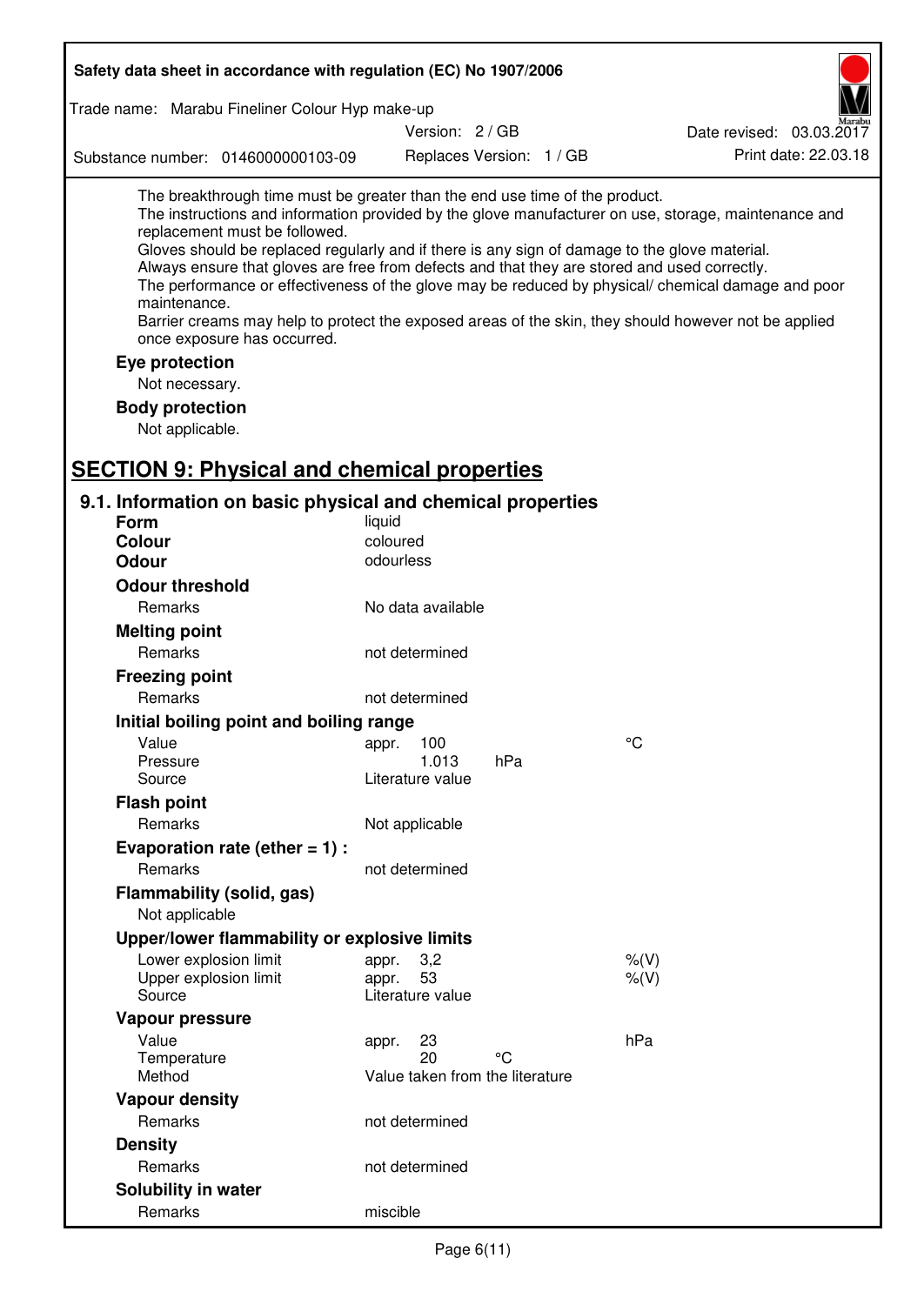| Safety data sheet in accordance with regulation (EC) No 1907/2006 |                                            |                                                                   |    |                          |
|-------------------------------------------------------------------|--------------------------------------------|-------------------------------------------------------------------|----|--------------------------|
| Trade name: Marabu Fineliner Colour Hyp make-up                   |                                            | Version: 2/GB                                                     |    | Date revised: 03.03.2017 |
| Substance number: 0146000000103-09                                |                                            | Replaces Version: 1 / GB                                          |    | Print date: 22.03.18     |
| Ignition temperature                                              |                                            |                                                                   |    |                          |
| Value                                                             |                                            | 410<br>appr.                                                      | °C |                          |
| Source                                                            |                                            | Literature value                                                  |    |                          |
| <b>Viscosity</b>                                                  |                                            |                                                                   |    |                          |
| Remarks                                                           |                                            |                                                                   |    |                          |
| Remarks                                                           |                                            | not determined                                                    |    |                          |
| 9.2. Other information                                            |                                            |                                                                   |    |                          |
| <b>Other information</b>                                          |                                            |                                                                   |    |                          |
| None known                                                        |                                            |                                                                   |    |                          |
| <b>SECTION 10: Stability and reactivity</b>                       |                                            |                                                                   |    |                          |
| 10.1. Reactivity<br>None                                          |                                            |                                                                   |    |                          |
| 10.2. Chemical stability                                          |                                            |                                                                   |    |                          |
| 10.3. Possibility of hazardous reactions                          | No hazardous reactions known.              |                                                                   |    |                          |
|                                                                   | No hazardous reactions known.              |                                                                   |    |                          |
| 10.4. Conditions to avoid                                         | No hazardous reactions known.              |                                                                   |    |                          |
| 10.5. Incompatible materials<br><b>None</b>                       |                                            |                                                                   |    |                          |
| 10.6. Hazardous decomposition products                            | No hazardous decomposition products known. |                                                                   |    |                          |
| <b>SECTION 11: Toxicological information</b>                      |                                            |                                                                   |    |                          |
| 11.1. Information on toxicological effects                        |                                            |                                                                   |    |                          |
| <b>Acute oral toxicity</b>                                        |                                            |                                                                   |    |                          |
| Remarks                                                           |                                            | Based on available data, the classification criteria are not met. |    |                          |
| <b>Acute dermal toxicity</b>                                      |                                            |                                                                   |    |                          |
| Remarks                                                           |                                            | Based on available data, the classification criteria are not met. |    |                          |
| <b>Acute inhalational toxicity</b>                                |                                            |                                                                   |    |                          |
| Remarks                                                           |                                            | Based on available data, the classification criteria are not met. |    |                          |
| <b>Skin corrosion/irritation</b>                                  |                                            |                                                                   |    |                          |
| Remarks                                                           |                                            | Based on available data, the classification criteria are not met. |    |                          |
| Serious eye damage/irritation                                     |                                            |                                                                   |    |                          |
| Remarks                                                           |                                            | Based on available data, the classification criteria are not met. |    |                          |
| <b>Sensitization</b>                                              |                                            |                                                                   |    |                          |
| Remarks                                                           |                                            | Based on available data, the classification criteria are not met. |    |                          |
| <b>Mutagenicity</b>                                               |                                            |                                                                   |    |                          |
| Remarks                                                           |                                            | Based on available data, the classification criteria are not met. |    |                          |
| <b>Reproductive toxicity</b>                                      |                                            |                                                                   |    |                          |
| Remarks                                                           |                                            | Based on available data, the classification criteria are not met. |    |                          |
| Carcinogenicity                                                   |                                            |                                                                   |    |                          |
| Remarks                                                           |                                            | Based on available data, the classification criteria are not met. |    |                          |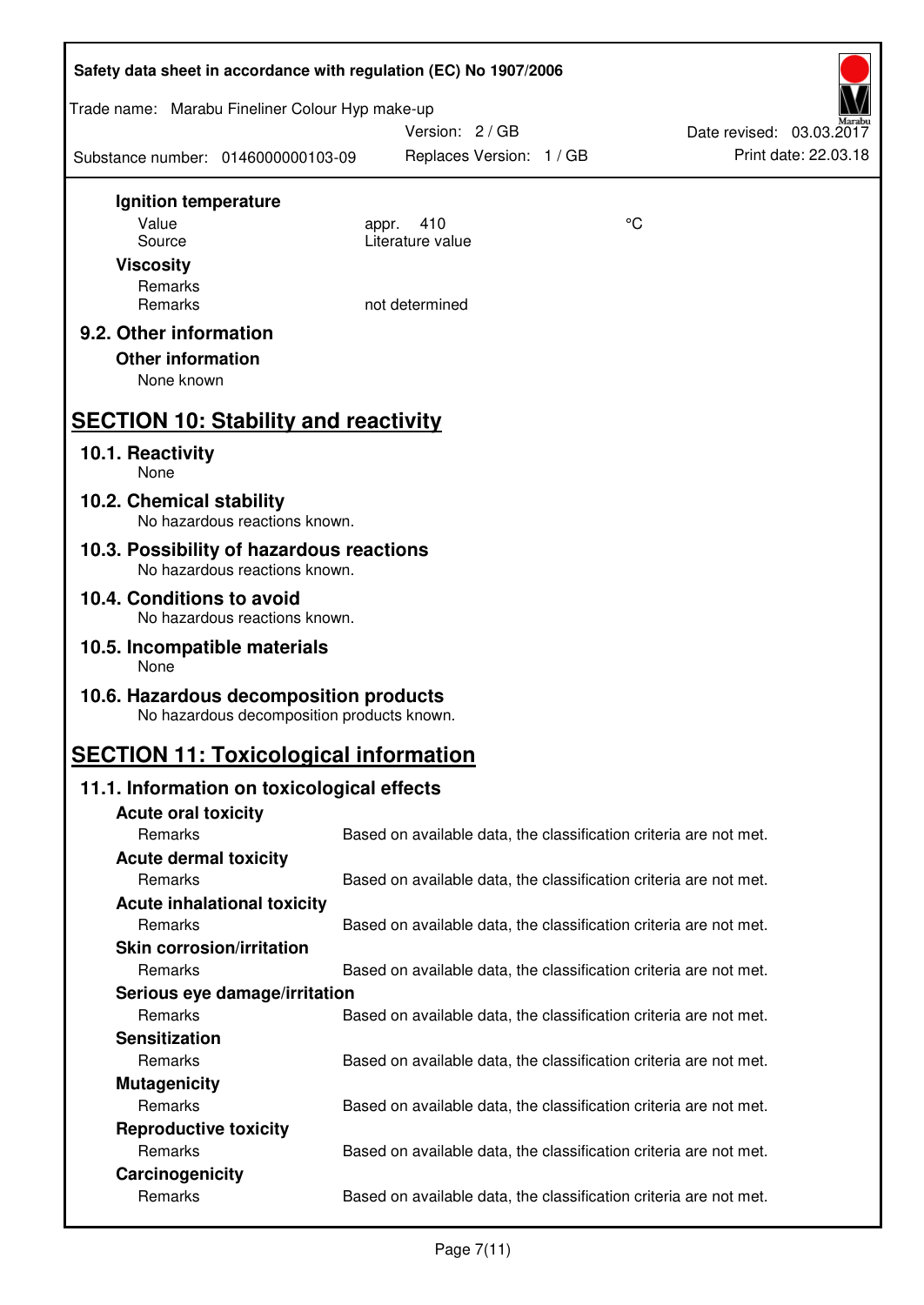#### **Safety data sheet in accordance with regulation (EC) No 1907/2006**

Trade name: Marabu Fineliner Colour Hyp make-up

Version: 2 / GB

Substance number: 0146000000103-09

**Specific Target Organ Toxicity (STOT)** 

**Single exposure** 

Based on available data, the classification criteria are not met.

**Repeated exposure** 

Remarks Based on available data, the classification criteria are not met.

#### **Aspiration hazard**

Based on available data, the classification criteria are not met.

#### **Experience in practice**

Provided all the recommended protective and safety precautions are taken, experience shows that no risk to health can be expected.

#### **Other information**

There are no data available on the mixture itself. The mixture has been assessed following the additivity method of the GHS/CLP Regulation (EC) No 1272/2008.

## **SECTION 12: Ecological information**

#### **12.1. Toxicity**

#### **General information**

There are no data available on the mixture itself.Do not allow to enter drains or water courses.The mixture has been assessed following the summation method of the CLP Regulation (EC) No 1272/2008 and is not classified as dangerous for the environment.

#### **12.2. Persistence and degradability**

#### **General information**

There are no data available on the mixture itself.

#### **12.3. Bioaccumulative potential**

#### **General information**

There are no data available on the mixture itself.

#### **12.4. Mobility in soil**

#### **General information**

There are no data available on the mixture itself.

**12.5. Results of PBT and vPvB assessment** 

#### **General information**

There are no data available on the mixture itself.

#### **12.6. Other adverse effects**

#### **General information**

There are no data available on the mixture itself.

# **SECTION 13: Disposal considerations**

#### **13.1. Waste treatment methods**

#### **Disposal recommendations for the product**

The product can be placed with other household refuse. Small residues in containers can be washed-out with water and put into the drainage system.

#### **Disposal recommendations for packaging**

Packaging that cannot be cleaned should be disposed off as product waste. Completely emptied packagings can be given for recycling.



Replaces Version: 1 / GB Print date: 22.03.18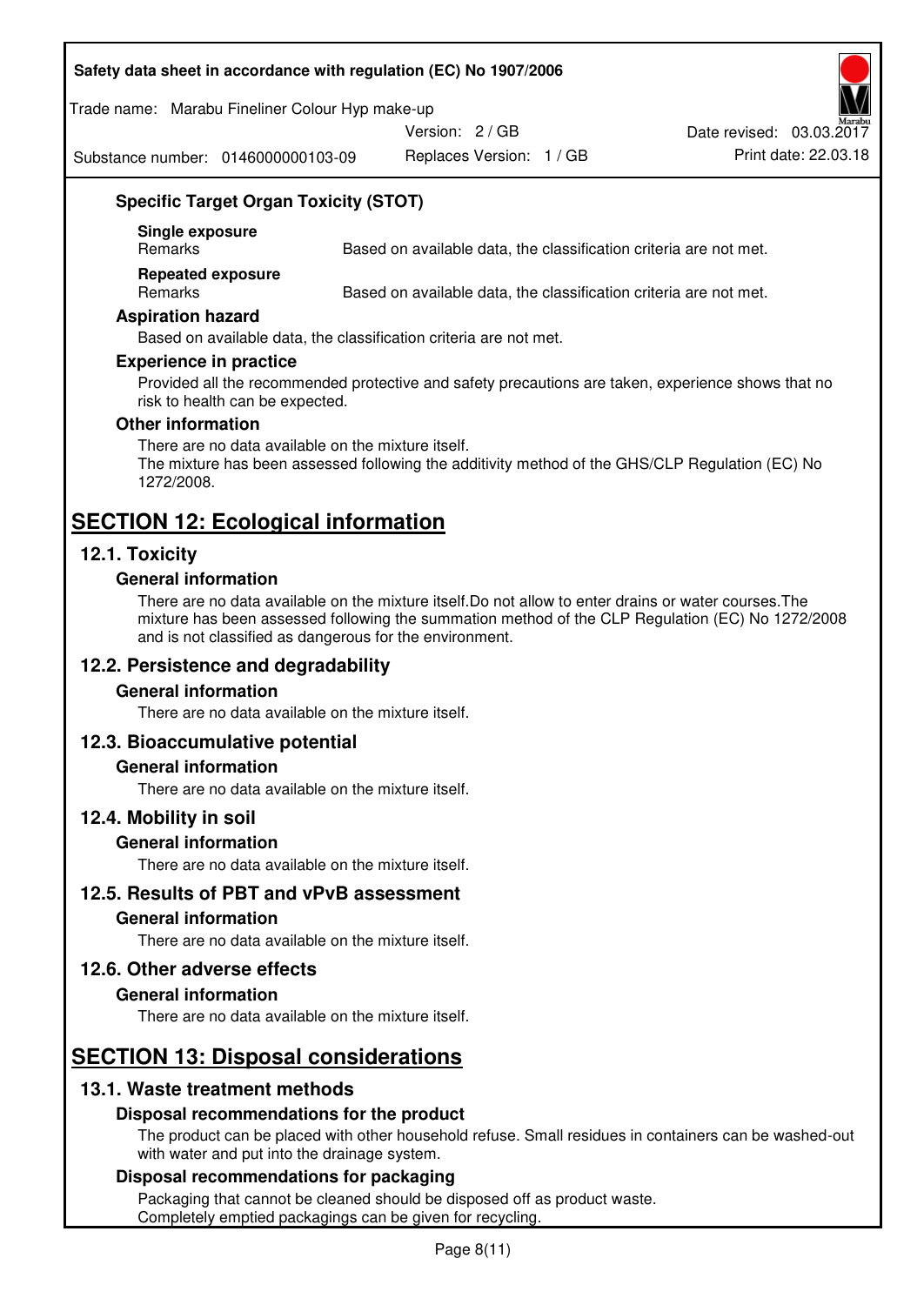| Safety data sheet in accordance with regulation (EC) No 1907/2006                                                                                                           |                          |                          |                      |
|-----------------------------------------------------------------------------------------------------------------------------------------------------------------------------|--------------------------|--------------------------|----------------------|
| Trade name: Marabu Fineliner Colour Hyp make-up                                                                                                                             |                          |                          |                      |
|                                                                                                                                                                             | Version: 2/GB            | Date revised: 03.03.2017 |                      |
| Substance number: 0146000000103-09                                                                                                                                          | Replaces Version: 1 / GB |                          | Print date: 22.03.18 |
| <b>SECTION 14: Transport information</b>                                                                                                                                    |                          |                          |                      |
| <b>Land transport ADR/RID</b>                                                                                                                                               |                          |                          |                      |
| Non-dangerous goods<br>14.1. UN number<br>$UN -$                                                                                                                            |                          |                          |                      |
| 14.2. UN proper shipping name                                                                                                                                               |                          |                          |                      |
| 14.3. Transport hazard class(es)                                                                                                                                            |                          |                          |                      |
| Class                                                                                                                                                                       |                          |                          |                      |
| Label                                                                                                                                                                       |                          |                          |                      |
| 14.4. Packing group                                                                                                                                                         |                          |                          |                      |
| Packing group                                                                                                                                                               |                          |                          |                      |
| Transport category                                                                                                                                                          | 0                        |                          |                      |
| 14.5. Environmental hazards                                                                                                                                                 |                          |                          |                      |
| <b>Marine transport IMDG/GGVSee</b><br>The product does not constitute a hazardous substance in sea transport.<br>14.1. UN number<br>UN-<br>14.2. UN proper shipping name   |                          |                          |                      |
| 14.3. Transport hazard class(es)<br>Class                                                                                                                                   |                          |                          |                      |
|                                                                                                                                                                             |                          |                          |                      |
| Subsidiary risk                                                                                                                                                             |                          |                          |                      |
| 14.4. Packing group                                                                                                                                                         |                          |                          |                      |
| Packing group                                                                                                                                                               |                          |                          |                      |
| 14.5. Environmental hazards<br>no                                                                                                                                           |                          |                          |                      |
| Air transport ICAO/IATA                                                                                                                                                     |                          |                          |                      |
| The product does not constitute a hazardous substance in air transport.<br>14.1. UN number                                                                                  |                          |                          |                      |
| $UN -$<br>14.2. UN proper shipping name                                                                                                                                     |                          |                          |                      |
|                                                                                                                                                                             |                          |                          |                      |
| 14.3. Transport hazard class(es)<br>Class                                                                                                                                   |                          |                          |                      |
|                                                                                                                                                                             |                          |                          |                      |
| Subsidiary risk                                                                                                                                                             |                          |                          |                      |
| 14.4. Packing group                                                                                                                                                         |                          |                          |                      |
| Packing group                                                                                                                                                               |                          |                          |                      |
| 14.5. Environmental hazards                                                                                                                                                 |                          |                          |                      |
| Information for all modes of transport<br>14.6. Special precautions for user<br>Transport within the user's premises:                                                       |                          |                          |                      |
| Always transport in closed containers that are upright and secure.<br>Ensure that persons transporting the product know what to do in the event of an accident or spillage. |                          |                          |                      |
| <b>Other information</b>                                                                                                                                                    |                          |                          |                      |
| 14.7. Transport in bulk according to Annex II of Marpol and the IBC Code<br>no                                                                                              |                          |                          |                      |
|                                                                                                                                                                             |                          |                          |                      |
| <b>SECTION 15: Regulatory information ***</b>                                                                                                                               |                          |                          |                      |
| 15.1. Safety, health and environmental regulations/legislation specific for the substance                                                                                   |                          |                          |                      |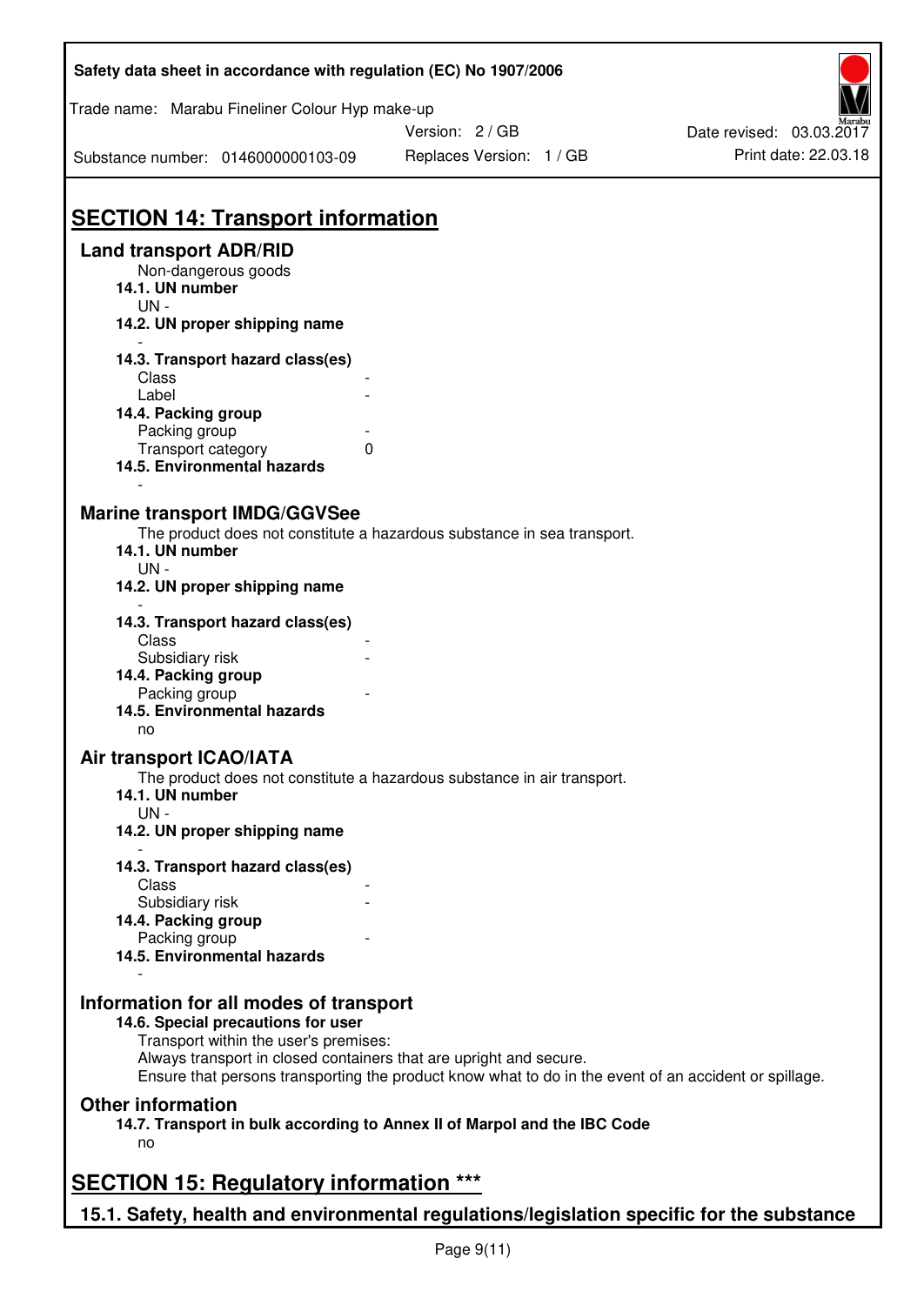| Safety data sheet in accordance with regulation (EC) No 1907/2006                                                                                                                                                                                                                                                                                                                                                                                                 |                                                                                      |                          |                                                                                                              |
|-------------------------------------------------------------------------------------------------------------------------------------------------------------------------------------------------------------------------------------------------------------------------------------------------------------------------------------------------------------------------------------------------------------------------------------------------------------------|--------------------------------------------------------------------------------------|--------------------------|--------------------------------------------------------------------------------------------------------------|
| Trade name: Marabu Fineliner Colour Hyp make-up                                                                                                                                                                                                                                                                                                                                                                                                                   |                                                                                      |                          |                                                                                                              |
|                                                                                                                                                                                                                                                                                                                                                                                                                                                                   | Version: 2 / GB                                                                      |                          | Date revised: 03.03.2017                                                                                     |
| Substance number: 0146000000103-09                                                                                                                                                                                                                                                                                                                                                                                                                                |                                                                                      | Replaces Version: 1 / GB | Print date: 22.03.18                                                                                         |
| or mixture                                                                                                                                                                                                                                                                                                                                                                                                                                                        |                                                                                      |                          |                                                                                                              |
| <b>VOC ***</b>                                                                                                                                                                                                                                                                                                                                                                                                                                                    |                                                                                      |                          |                                                                                                              |
| VOC (EU)                                                                                                                                                                                                                                                                                                                                                                                                                                                          | $\mathbf 0$                                                                          | $\%$                     |                                                                                                              |
| <b>Other information</b>                                                                                                                                                                                                                                                                                                                                                                                                                                          |                                                                                      |                          |                                                                                                              |
| All components are contained in the TSCA inventory or exempted.<br>All components are contained in the AICS inventory.<br>All components are contained in the PICCS inventory.<br>All components are contained in the DSL inventory.<br>All components are contained in the IECSC inventory.<br>All components are contained in the NZIOC inventory.<br>All components are contained in the ENCS inventory.<br>All components are contained in the ECL inventory. |                                                                                      |                          |                                                                                                              |
| 15.2. Chemical safety assessment                                                                                                                                                                                                                                                                                                                                                                                                                                  |                                                                                      |                          |                                                                                                              |
| For this preparation a chemical safety assessment has not been carried out.                                                                                                                                                                                                                                                                                                                                                                                       |                                                                                      |                          |                                                                                                              |
| <b>SECTION 16: Other information</b>                                                                                                                                                                                                                                                                                                                                                                                                                              |                                                                                      |                          |                                                                                                              |
| Hazard statements listed in Chapter 3                                                                                                                                                                                                                                                                                                                                                                                                                             |                                                                                      |                          |                                                                                                              |
| H301                                                                                                                                                                                                                                                                                                                                                                                                                                                              | Toxic if swallowed.                                                                  |                          |                                                                                                              |
| H302                                                                                                                                                                                                                                                                                                                                                                                                                                                              | Harmful if swallowed.                                                                |                          |                                                                                                              |
| H311                                                                                                                                                                                                                                                                                                                                                                                                                                                              | Toxic in contact with skin.                                                          |                          |                                                                                                              |
| H312                                                                                                                                                                                                                                                                                                                                                                                                                                                              | Harmful in contact with skin.                                                        |                          |                                                                                                              |
| H314                                                                                                                                                                                                                                                                                                                                                                                                                                                              | Causes severe skin burns and eye damage.                                             |                          |                                                                                                              |
| H315                                                                                                                                                                                                                                                                                                                                                                                                                                                              | Causes skin irritation.                                                              |                          |                                                                                                              |
| H317                                                                                                                                                                                                                                                                                                                                                                                                                                                              | May cause an allergic skin reaction.                                                 |                          |                                                                                                              |
| H318                                                                                                                                                                                                                                                                                                                                                                                                                                                              | Causes serious eye damage.                                                           |                          |                                                                                                              |
| H331                                                                                                                                                                                                                                                                                                                                                                                                                                                              | Toxic if inhaled.                                                                    |                          |                                                                                                              |
| H335                                                                                                                                                                                                                                                                                                                                                                                                                                                              | May cause respiratory irritation.                                                    |                          |                                                                                                              |
| H373<br>H400                                                                                                                                                                                                                                                                                                                                                                                                                                                      |                                                                                      |                          | May cause damage to organs through prolonged or repeated exposure:                                           |
| H410                                                                                                                                                                                                                                                                                                                                                                                                                                                              | Very toxic to aquatic life.<br>Very toxic to aquatic life with long lasting effects. |                          |                                                                                                              |
| <b>CLP categories listed in Chapter 3</b>                                                                                                                                                                                                                                                                                                                                                                                                                         |                                                                                      |                          |                                                                                                              |
| Acute Tox. 3                                                                                                                                                                                                                                                                                                                                                                                                                                                      | Acute toxicity, Category 3                                                           |                          |                                                                                                              |
| Acute Tox. 4                                                                                                                                                                                                                                                                                                                                                                                                                                                      | Acute toxicity, Category 4                                                           |                          |                                                                                                              |
| Aquatic Acute 1                                                                                                                                                                                                                                                                                                                                                                                                                                                   | Hazardous to the aquatic environment, acute, Category 1                              |                          |                                                                                                              |
| Aquatic Chronic 1                                                                                                                                                                                                                                                                                                                                                                                                                                                 |                                                                                      |                          | Hazardous to the aquatic environment, chronic, Category 1                                                    |
| Eye Dam. 1                                                                                                                                                                                                                                                                                                                                                                                                                                                        | Serious eye damage, Category 1                                                       |                          |                                                                                                              |
| Skin Corr. 1B                                                                                                                                                                                                                                                                                                                                                                                                                                                     | Skin corrosion, Category 1B                                                          |                          |                                                                                                              |
| Skin Irrit. 2                                                                                                                                                                                                                                                                                                                                                                                                                                                     | Skin irritation, Category 2                                                          |                          |                                                                                                              |
| Skin Sens. 1                                                                                                                                                                                                                                                                                                                                                                                                                                                      | Skin sensitization, Category 1                                                       |                          |                                                                                                              |
| STOT RE 2                                                                                                                                                                                                                                                                                                                                                                                                                                                         |                                                                                      |                          | Specific target organ toxicity - repeated exposure, Category 2                                               |
| STOT SE3                                                                                                                                                                                                                                                                                                                                                                                                                                                          | Specific target organ toxicity - single exposure, Category 3                         |                          |                                                                                                              |
| <b>Supplemental information</b>                                                                                                                                                                                                                                                                                                                                                                                                                                   |                                                                                      |                          |                                                                                                              |
| Relevant changes compared with the previous version of the safety data sheet are marked with: ***                                                                                                                                                                                                                                                                                                                                                                 |                                                                                      |                          |                                                                                                              |
| This information is based on our present state of knowledge. However, it should not constitute a                                                                                                                                                                                                                                                                                                                                                                  |                                                                                      |                          |                                                                                                              |
| guarantee for any specific product properties and shall not establish a legally valid relationship.<br>The information in this Safety Data Sheet is based on the present state of knowledge and current                                                                                                                                                                                                                                                           |                                                                                      |                          |                                                                                                              |
| legislation.                                                                                                                                                                                                                                                                                                                                                                                                                                                      |                                                                                      |                          |                                                                                                              |
| It provides guidance on health, safety and environmental aspects of the product and should not be<br>construed as any guarantee of technical performance or suitability for particular applications.                                                                                                                                                                                                                                                              |                                                                                      |                          |                                                                                                              |
|                                                                                                                                                                                                                                                                                                                                                                                                                                                                   |                                                                                      |                          | The product should not be used for purposes other than those shown in Section 1 without first referring      |
| to the supplier and obtaining written handling instructions.                                                                                                                                                                                                                                                                                                                                                                                                      |                                                                                      |                          |                                                                                                              |
|                                                                                                                                                                                                                                                                                                                                                                                                                                                                   |                                                                                      |                          | As the specific conditions of use of the product are outside the supplier's control, the user is responsible |
| for ensuring that the requirements of relevant legislation are complied with.                                                                                                                                                                                                                                                                                                                                                                                     |                                                                                      |                          |                                                                                                              |
|                                                                                                                                                                                                                                                                                                                                                                                                                                                                   |                                                                                      |                          | The information contained in this safety data sheet does not constitute the user's own assessment of         |